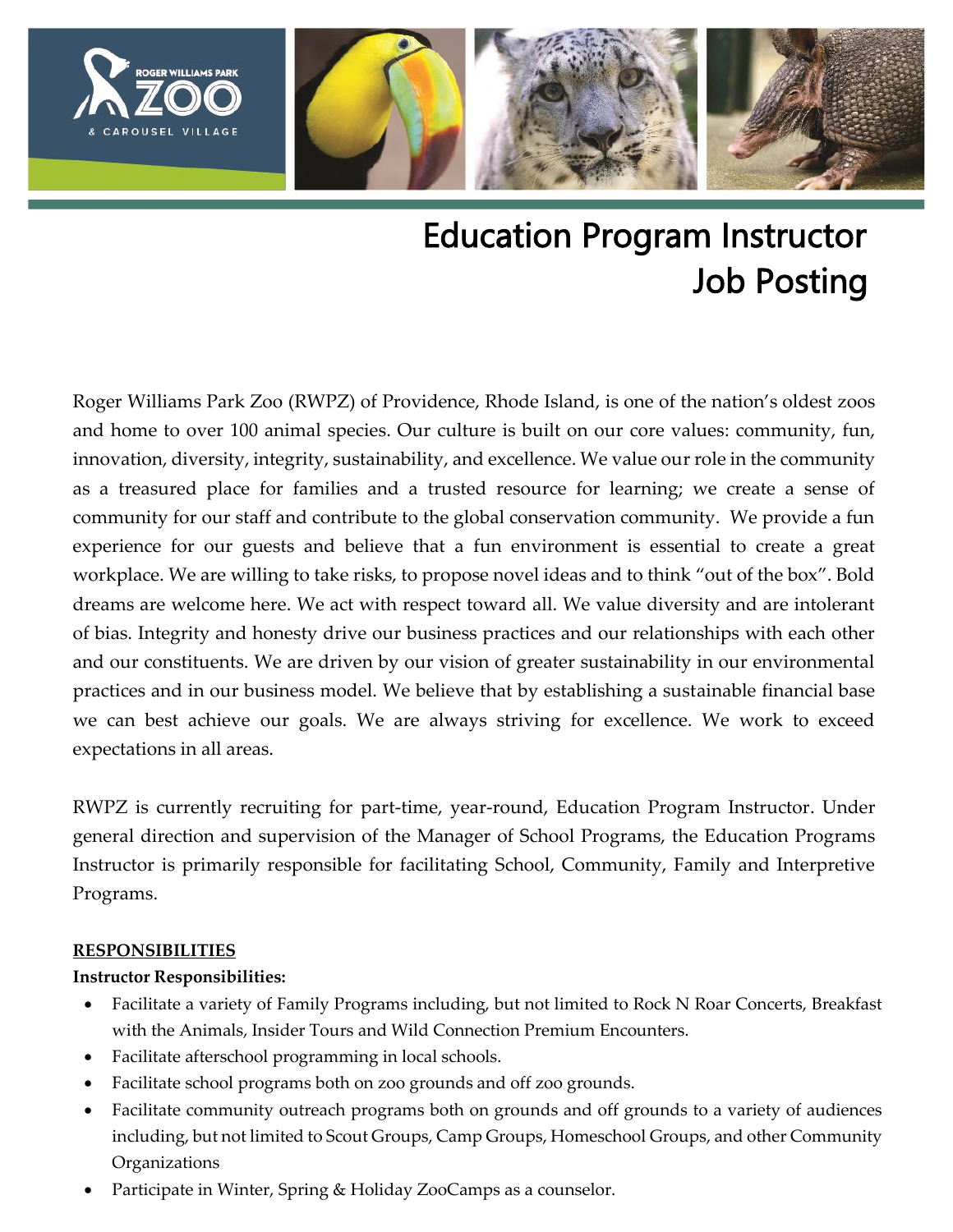- Facilitate at least one Snore & Roar Overnight program per week (Fri & Sat, 5 pm 10 pm).
- Facilitate animal encounters for Summer ZooCamp.

## **Curriculum Responsibilities:**

• Work with Manager of School Programs and School Program Specialists to plan afterschool programming**.**

## **Animal Handling Presentation Responsibilities:**

• Complete Program Animal Handling Training and be comfortable with all aspects of animal handling, acclimation and presentation in programs. This may include (but is not limited to) the safe handling of snakes and other reptiles, birds (including raptors), small mammals and invertebrates (including tarantulas, cockroaches & scorpions).

## **CRITERIA**

#### *Required Experience and Education:*

- Pursuit or completion of an associate degree in Education or related field or equivalent combination of education and experience.
- A minimum of two years' experience in informal education, teaching various age groups is required.

#### *Preferred Experience and Education:*

- Experience with English Language Learners strongly desired.
- Experience and comfort with animal handling strongly desired.
- Recent experience working with diverse populations and fluency speaking additional languages a plus.

#### *Competencies:*

- Demonstrates a strong interest and/or experience in education, environmental education, and environmental conservation
- Enthusiastic, open-minded, creative, flexible, adaptable, patient, self-motivated and able to work both independently and with a team.
- Positive attitude and a passion for environmental education.
- Enjoy working with children of all ages and learning abilities.
- Comfortable interacting with the general public and speaking in front of large groups of people.
- Able to function in a professional environment, demonstrating responsibility, creative problem solving and excellent interpersonal, written and verbal communication skills.
- Maintain effective working relationships with other departments, staff, professionals from other zoo organizations, and the general public.
- An appreciation for informal, lifelong learning in agreement with RWP Zoo's mission and commitment to education, conservation and horticultural excellence.
- Proficiency in Microsoft Office (primarily Excel, Word & Outlook).
- Assist all Education Managers with operational needs and duties as assigned.
- Carry animal carriers and program supplies to and from vehicles and throughout zoo.
- Safe operation of zoo vehicles when required for off-site programming.